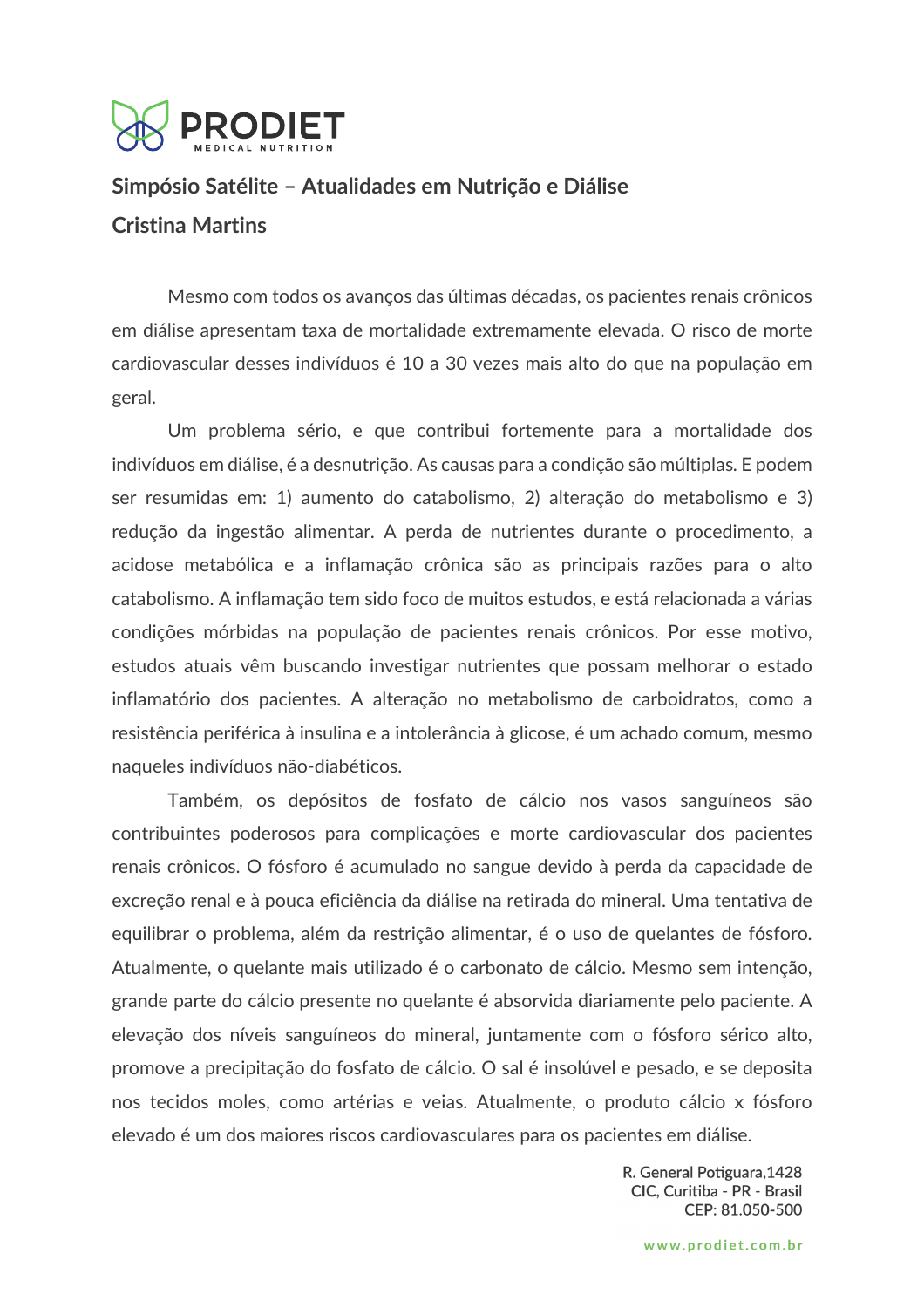

Uma estranha correlação entre o índice de massa corporal (IMC) e a mortalidade tem sido observada em estudos epidemiológicos na população em diálise. Quanto mais alto é o IMC, melhor é a sobrevida dos pacientes. Aparentemente, o risco de morte continua a diminuir quando o IMC alcança categorias mais altas (>40 kg/m²). O paradoxo ocorre, também, com o colesterol total e a pressão arterial. Pacientes em diálise com níveis mais baixos de colesterol sérico ou de pressão arterial apresentam maior risco de morte cardiovascular e de todas as outras causas. O fenômeno é chamado de epidemiologia reversa. Aparentemente, para pacientes em diálise, a massa gordurosa é mais protetora da mortalidade do que a muscular. A razão para esse fenômeno não está, ainda, bem explicada.

O alcance e a manutenção do estado nutricional adequado de indivíduos em diálise é um grande desafio. A primeira estratégia, frente ao risco nutricional, é o encorajamento para a seleção de fontes alimentares que façam parte do hábito e da preferência do paciente. Entretanto, em algumas situações, é improvável que o indivíduo seja capaz de alcançar suas necessidades nutricionais somente através da alimentação. Nesse caso, o próximo passo recomendado são os suplementos nutricionais orais. Esses podem fornecer importantes nutrientes adicionais. Embora os suplementos orais sejam bastante utilizados na rotina, só recentemente apareceram resultados científicos evidenciando a efetividade deles no tratamento da desnutrição, no aumento dos níveis de albumina sérica e de outros marcadores nutricionais, e na melhora do risco de hospitalizações, da qualidade de vida e da taxa de mortalidade dos pacientes em diálise.

## **BIBLIOGRAFIA ATUAL RECOMENDADA ESTADO NUTRICIONAL E DIÁLISE**

1) de Mutsert R, Snijder MB, van der Sman-de Beer F, et al. Association between body mass index and mortality is similar in the hemodialysis population and the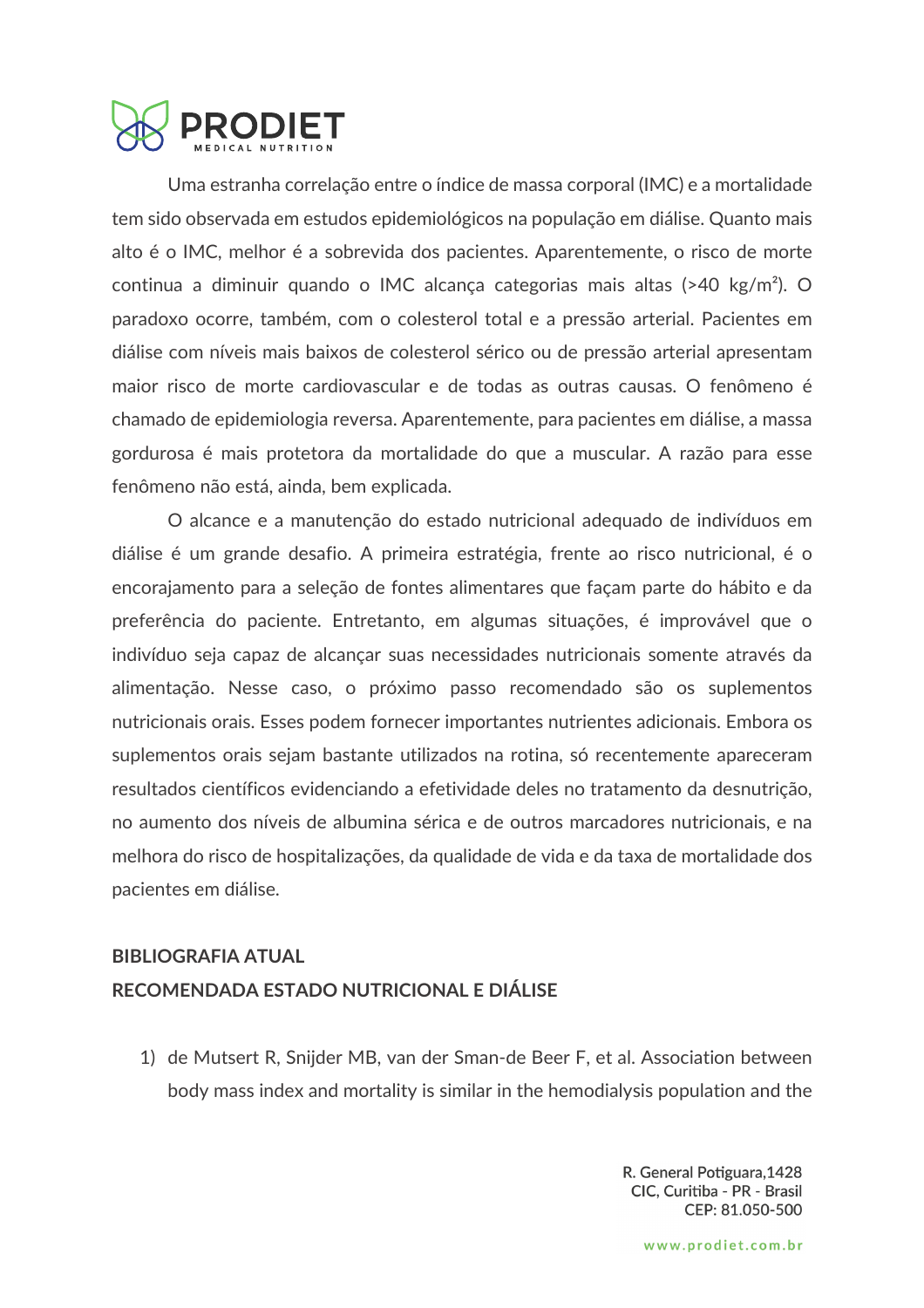

general populati on at high age and equal duration of follow-up. J Am Soc Nephrol. 2007 Mar;18(3):967-74.

- 2) Ikizler TA. Protein and energy intake in advanced chronic kidney disease: how much is too much? Semin Dial. 2007 Jan-Feb;20(1):5-11.
- 3) Schmidt D, Salahudeen A. The obesity-survival paradox in hemodialysis patients: why do overweight hemodialysis patients live longer? Nutr Clin Pract. 2007 Feb;22(1):11-15.
- 4) Cohen SD, Kimmel PL. Nutritional status, psychological issues and survival in hemodialysis patients. Contrib Nephrol. 2007;155:1-17.
- 5) Azar AT, Wahba K, Mohamed AS, Massoud WA. Association between dialysis dose improvement and nutritional status among hemodialysis patients. Am J Nephrol. 2007;27(2):113-9.
- 6) Prado de Negreiros Nogueira Maduro I , Elias NM, Nonino Borges CB, et al. Total nitrogen and free amino acid losses and protein calorie malnutrition of hemodialysis patients: do they re ally matter? Nephron Clin Pract. 2007;105(1):c9-c17.
- 7) Axelsson J, Møller HJ, Witasp A, et al. Changes in fat mass correlate with changes in soluble sCD163, a marker of mature macrophages, in patients with CKD. Am J Kidney Dis. 2006 Dec;48(6):916-25.
- 8) Watnick S. Obesity: a problem of darwinian proportions? Adv Chronic Kidney Dis. 2006 Oct;13(4):428-32
- 9) Kalantar-Zadeh K, Kopple JD. Obesity paradox in patients on maintenance dialysis. Contrib Nephrol. 2006;151:57-69.
- 10)Iseki K. Body mass index and the risk of chronic renal failure: the Asian experience. Contrib Nephrol. 2006;151:42-56.
- 11)Speckman RA, McClellan WM, Volkova NV, et al. Obesity is associated with family history of ESRD in incident dialysis patients. Am J Kidney Dis. 2006 Jul;48(1):50-8.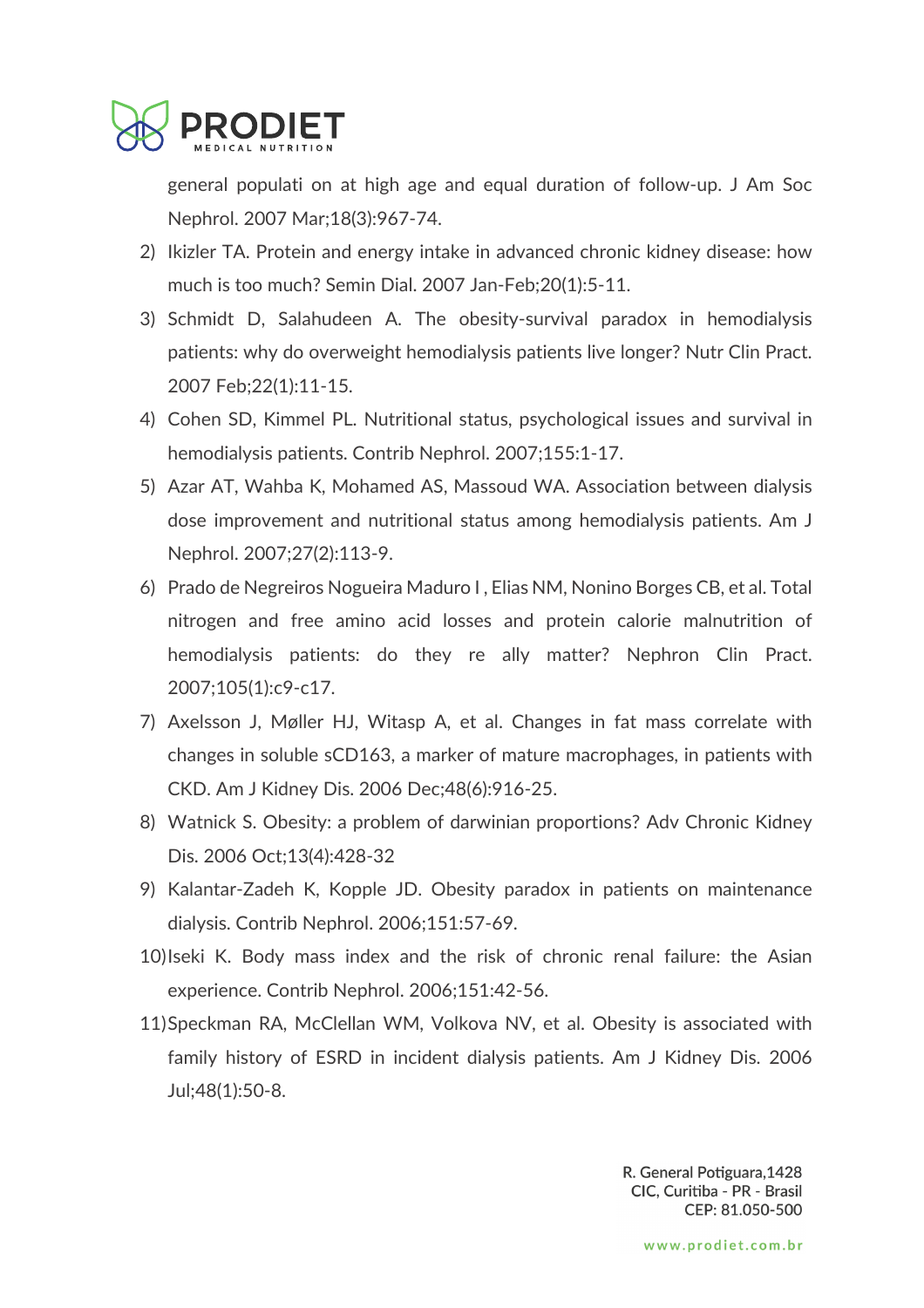

- 12)Fujino Y, Ishimura E, Okuno S, et al. Annual fat mass change is a significant predictor of mortality in female hemodialysis patients. Biomedicine & Pharmacotherapy. 2006; 60:253-257
- 13)Kramer HJ, Saranathan A, Luke A, et al. Increasing body mass index and obesity in the incident ESRD population. J Am Soc Nephrol. 2006 May;17(5):1453-9
- 14)Friedman AN. Adiposity in dialysis: good or bad? Semin Dial. 2006 MarApr;19(2):136-40.
- 15)Johansen KL, Kutner NG, Young B, Chertow GM. Association of body size with health status in patients beginning dialysis. Am J Clin Nutr. 2006 Mar;83(3):543- 9.
- 16)Kalantar-Zadeh K, Kuwae N, Wu DY, Shantouf RS, Fouque D, Anker SD, Block G, Kopple JD. Associations of body fat and its c hanges over time with quality of life and prospective mortality in hemodialysis patients. Am J Clin Nutr. 2006 Feb;83(2):202-10.
- 17)Dong J, Wang T, Wang HY. The impact of new comorbidities on nutritional status in continuous ambulatory peritoneal dialysis patients. Blood Purif. 2006;24(5-6):517-23.
- 18)Castaneda-Sceppa C, Sarnak MJ, Wang X, et al. Role of adipose tissue in determining muscle mass in patients with chronic kidney disease. J Ren Nutr. 2007 Sep;17(5):314-22.
- 19)Salahudeen AK, Fleischmann EH, Bower JD, Hall JE. Underweight rather than overweight is associated with higher prevalence of hypertension: BP vs BMI in haemodialysis population. Nephrol Dial Transplant. 2004 Feb;19(2):427- 32.
- 20)Fliss, EM, Addington-Hall, J, Higginson, IJ. The prevalence of symptoms in endstage renal disease: a systematic review. Adv Chronic Kidney Dis. 2007 Jan; 14(1):82-99.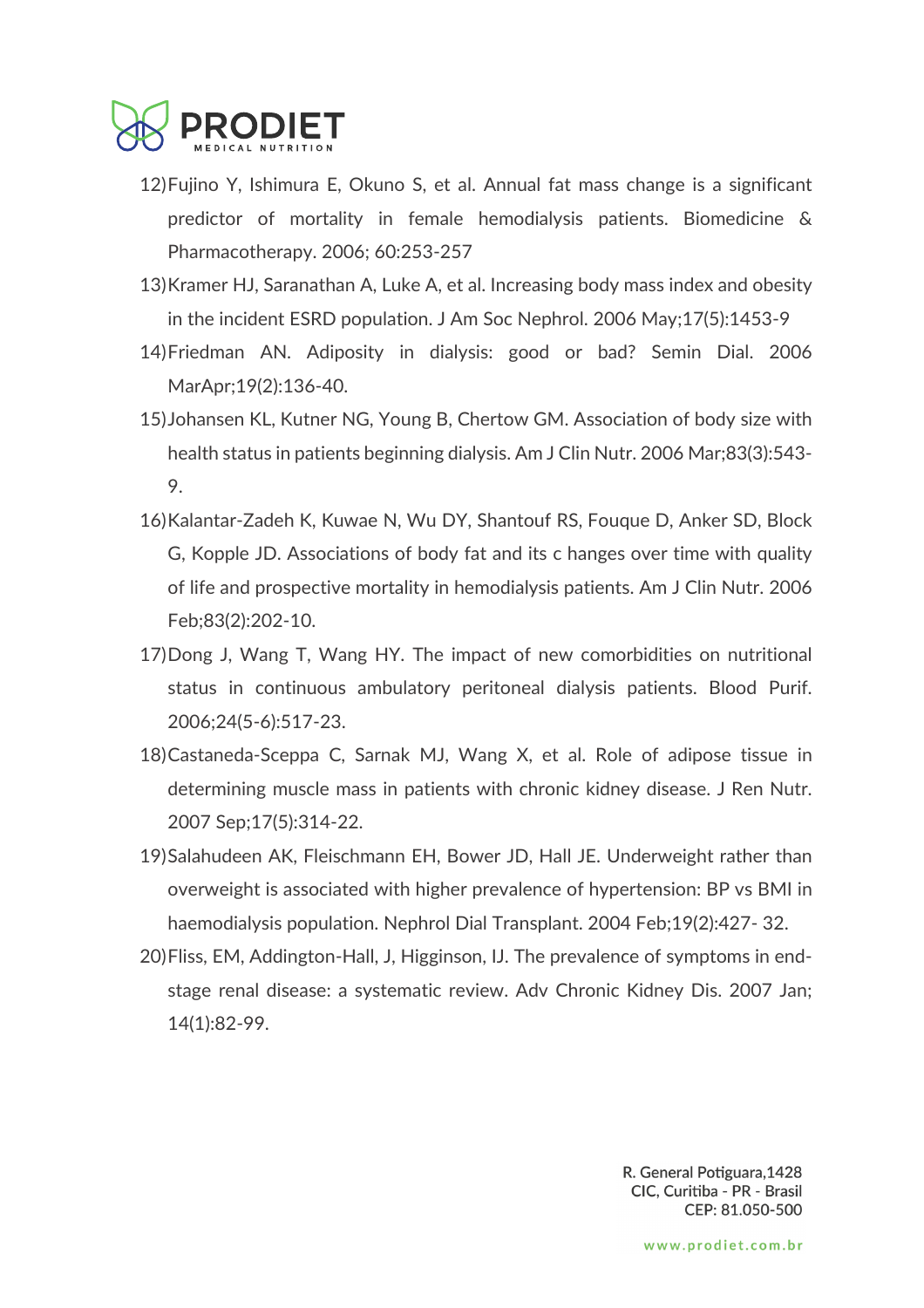

#### **INFLAMAÇÃO E DIÁLISE**

- 21)Carrero JJ, Qureshi AR, Axelsson J, Avesani CM, et al. Comparison of nutritional and inflammatory markers in dialysis patients with reduced appetite. Am J Clin Nutr. 2007 Mar;85(3):695-701.
- 22)Kovesdy CP, Anderson JE, Kalantar-Zadeh K. Inverse association between lipid levels and mortality in men with chronic kidney disease who are not yet on dialysis: effects of case mix and the malnutrition -inflammation-cachexia syndrome. J Am Soc Nephrol. 2007 Jan;18(1):304-11.
- 23)Rasic-Milutinovic Z, Perunicic G, Pljesa S, Gluvic Z, Ilic M, Stokić E. Metabolic syndrome in HD patients: association with body composition, nutritional status, inflammation and serum iron. Intern Med. 2007;46(13):945-51.
- 24)Ducloux D, Klein A, Kazory A, Devillard N, Chalopin JM. Impact of malnutritioninflammation on the association between homocysteine and mortality. Kidney Int. 2006 Jan;69(2):331-5.
- 25)Kaysen GA. Association between inflammation and malnutrition as risk factors of cardiovascular disease. Blood Purif. 2006;24(1):51-5.
- 26)Nasri H. Linkage of elevated CaxPO4 product with inflammation in maintenance hemodialysis patients. Minerva Urol Nefrol. 2006 Dec;58(4):339-45.
- 27)Himmelfarb, J, Phinney, S, Ikizler, A, et al. Gamma -tocopherol and docosahexaenoic acid decrease inflammation in dialysis patients. J Ren Nutr. 2007 Sep;17(5):296-304.

### **METABOLISMO CÁLCIO, FÓSFORO E VITAMINA D**

28)Arenas MD, Alvarez-Ude F, Gil MT, Moledous A, Malek T, Nuñez C, Devesa R, Carretón MA, Soriano A. Implementation of 'K/DOQI Clinical Practice Guidelines for Bone Metabolism and Disease in Chronic Kidney Disease' after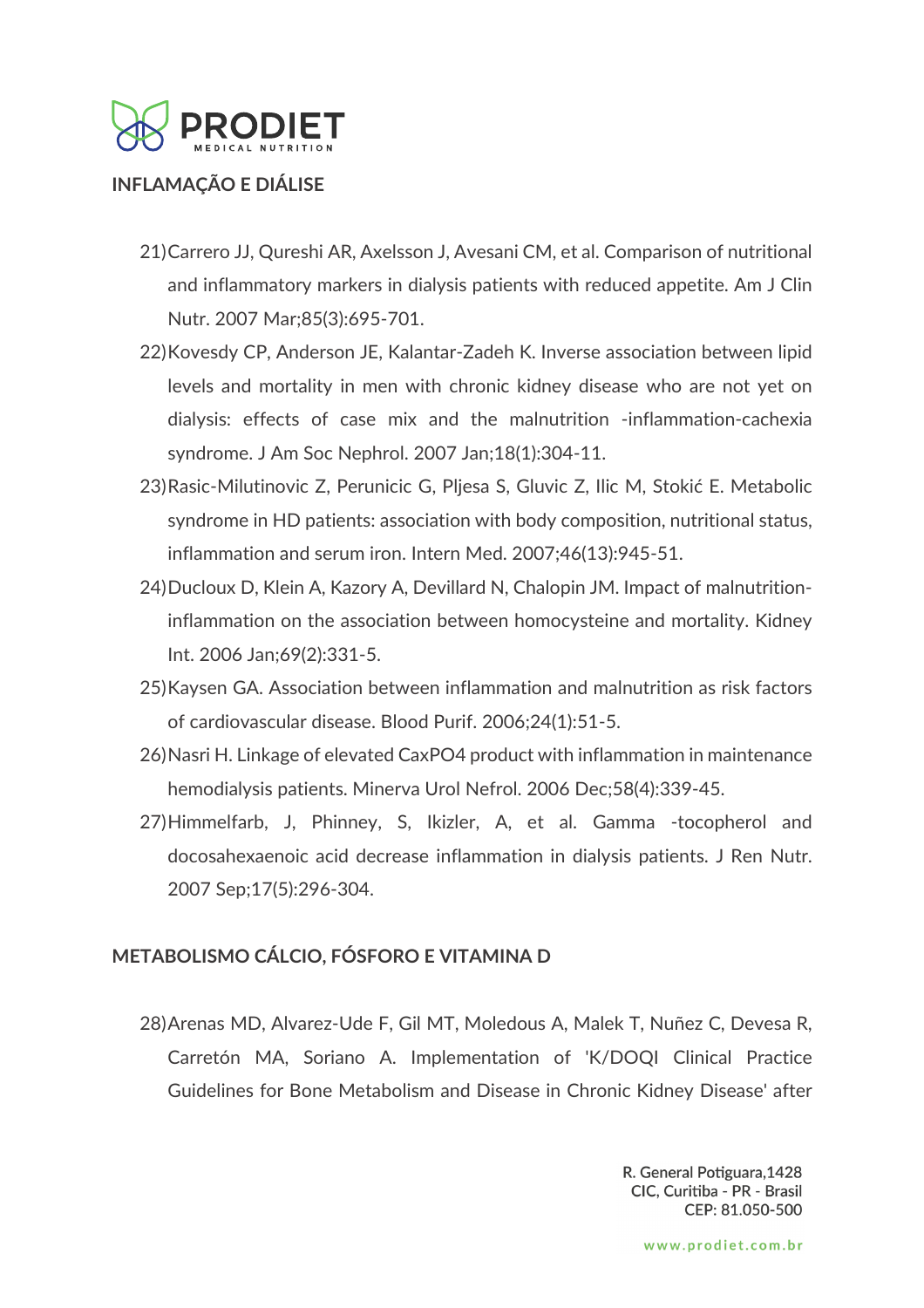

the introduction of cinacalcet in a population of patients on chronic haemodialysis. Nephrol Dial Transplant. 2007 Jun;22(6):1639-44.

- 29)Takeda E, Yamamoto H, Nishida Y, Sato T, Sawada N, Taketani Y. Phosphate restriction in diet therapy. Contrib Nephrol. 2007;155:113-24.
- 30)Kuhlmann MK. Practical approaches to management of hyperphosphatemia: can we improve the current situation? Blood Purif. 2007;25(1):120-4.
- 31)Lee GH, Benner D, Regidor DL, Kalantar-Zadeh K. Impact of kidney bone disease and its management on survival of patients on dialysis. J Ren Nutr. 2007 Jan;17(1):38-44.
- 32)Bonne JF, Mailliez S, Rifai MA, et al. Osteodystrophy and dialysis survival. Kidney Int. 2006 Aug;70(4):771 -80.
- 33)Salusky IB. A new era in phosphate binder therapy: what are the options? Kidney Int Suppl. 2006 Dec;(105):S10-5
- 34)Jung HH, Kim SW, Han H. Inflammation, mineral metabolism and progressive coronary artery calcification in patients on haemodialysis. Nephrol Dial Transplant. 2006 Jul;21(7):1915-20.
- 35)Savica V, Calò LA, Monardo P, Santoro D, Bellinghieri G. Phosphate binders and management of hyperphosphataemia in end-stage renal disease. Nephrol Dial Transplant. 2006 Aug;21(8):2065-8.
- 36)Kuhlmann MK. Management of hyperphosphatemia. Hemodial Int. 2006 Oct;10(4):338-45.

#### **INTERVENÇÃO – SUPORTE NUTRICIONAL**

- 37)Kanno Y. Diet therapy in patients receiving peritoneal dialysis. Contrib Nephrol. 2007;155:72-81
- 38)Avery-Lynch M. Intradialytic parenteral nutrition in hemodialysis patients: Acute and chronic intervention. CANNT J. 2006 Apr-Jun;16(2):30-3.